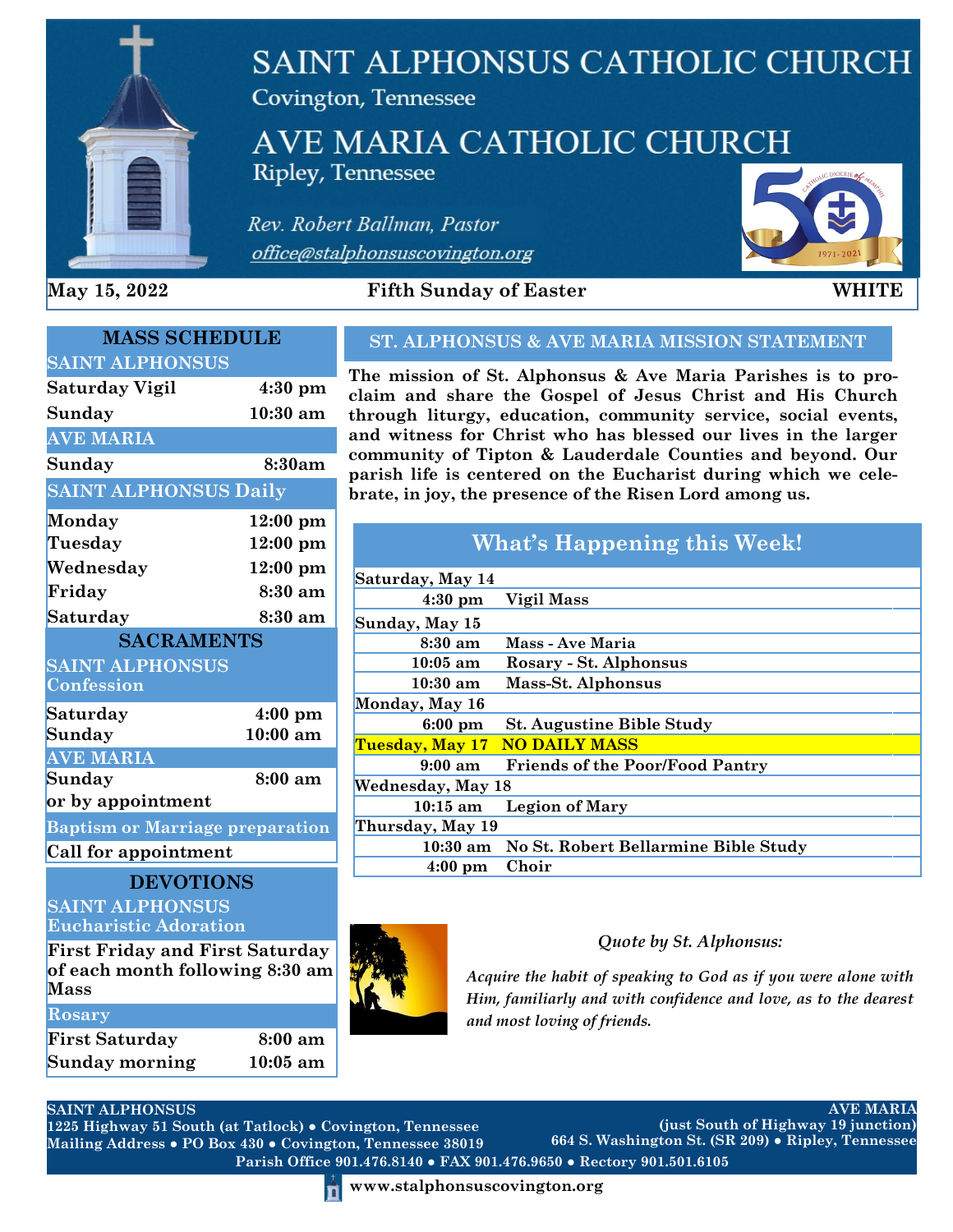#### **Saint Isidore the Farmer's Story-May 15th**



**Isidore has become the patron of farmers and rural communities. In particular, he is the patron of Madrid, Spain, and of the United States National Rural Life Conference.**

**When he was barely old enough to wield a hoe, Isidore entered the service of John de Vergas, a wealthy landowner from Madrid, and worked faithfully on his estate outside the city for the rest of his life. He married a young woman as simple and upright as himself who also became a saint—Maria de la Cabeza. They had one son, who died as a child.**

**Isidore had deep religious instincts. He rose early in the morning to go to church and spent many a holiday devoutly visiting the churches of Madrid and surrounding areas. All day long, as he walked behind the plow, he communed with God. His** 

**devotion, one might say, became a problem, for his fellow workers sometimes complained that he often showed up late because of lingering in church too long.**

**He was known for his love of the poor, and there are accounts of Isidore's supplying them miraculously with food. He had a great concern for the proper treatment of animals.**

**He died May 15, 1130, and was declared a saint in 1622, with Saints Ignatius of Loyola, Francis Xavier, Teresa of Avila, and Philip Neri. Together, the group is known in Spain as "the five saints."**

#### **Reflection**

**10:30 Mass 54 10**

**Many implications can be found in a simple laborer achieving sainthood: Physical labor has dignity; sainthood does not stem from status; contemplation does not depend on learning; the simple life is conducive to holiness and happiness. Legends about angel helpers and mysterious oxen indicate that his work was not neglected and his duties did not go unfulfilled. Perhaps the truth which emerges is this: If you have your spiritual self in order, your earthly commitments will fall into order also. "Seek first the kingdom [of God] and his righteousness," said the carpenter from Nazareth, "and all these things will be given you besides" (Matthew 6:33).**

| <b>Save the Dates: Vacation Bible School</b>                                                                                                       |      | Readings for May 16-May 22                                                                                                              |    |                                                       |                                             |  |
|----------------------------------------------------------------------------------------------------------------------------------------------------|------|-----------------------------------------------------------------------------------------------------------------------------------------|----|-------------------------------------------------------|---------------------------------------------|--|
| July 26th thru July 29th                                                                                                                           |      |                                                                                                                                         |    |                                                       |                                             |  |
| $5$ p.m. to $7:30$ p.m.                                                                                                                            |      |                                                                                                                                         |    | <b>Monday</b>                                         |                                             |  |
| <b>Contact Beth Teer 901-605-7337</b>                                                                                                              |      |                                                                                                                                         |    | Acts 14:5-18 Ps 115:1-4, 15-16 Jn 14:21-26<br>Tuesday |                                             |  |
| The children have asked for a vacation bible school,<br>please help make this possible for them.                                                   |      | Acts 14:19-28 Ps 145:10-13b, 21 Jn 14:27-31a<br>Wednesday-St. John I, Pope, M<br>Acts 15:1-6 Ps 122:1-5 Jn 15:1-8                       |    |                                                       |                                             |  |
| Your help is needed please prayerfully consider serving<br>the Lord and making a difference in our children's world<br>in this important ministry. |      | Thursday<br>Acts 15:7-21 Ps 96:1-3, 10 Jn 15:9-11<br>Friday-St. Bernardine of Siena, Priest<br>Acts 15:22-31 Ps 57:8-10, 12 Jn 15:12-17 |    |                                                       |                                             |  |
| Dinner, dessert, games, music and crafts will be provided                                                                                          |      | Saturday-St. Christopher Magallanes, Priest<br>Acts 16:1-10 Ps 100:1b-3, 5 Jn 15:18-21                                                  |    |                                                       |                                             |  |
| <b>Attendance Last Week</b>                                                                                                                        |      | Sunday                                                                                                                                  |    |                                                       |                                             |  |
| May 8<br><b>St. Alphonsus</b><br>Ave Maria                                                                                                         |      | Acts 15:1-2, 22-29 Ps 67:2-3, 5-6, 8 Jn14:23-29                                                                                         |    |                                                       |                                             |  |
|                                                                                                                                                    |      | Adult   Children   Adult                                                                                                                |    | Children                                              |                                             |  |
| $4:30$ pm                                                                                                                                          | 35   | 8                                                                                                                                       |    |                                                       | The parish office will be closed next week  |  |
| <b>8:30 Mass</b>                                                                                                                                   |      |                                                                                                                                         | 23 | $\overline{2}$                                        | Monday, May 16th thru Thursday May 19th and |  |
| 10.003                                                                                                                                             | $-1$ | $\sim$                                                                                                                                  |    |                                                       | will reopen on Monday, May 23rd at 9:00 am  |  |

**2**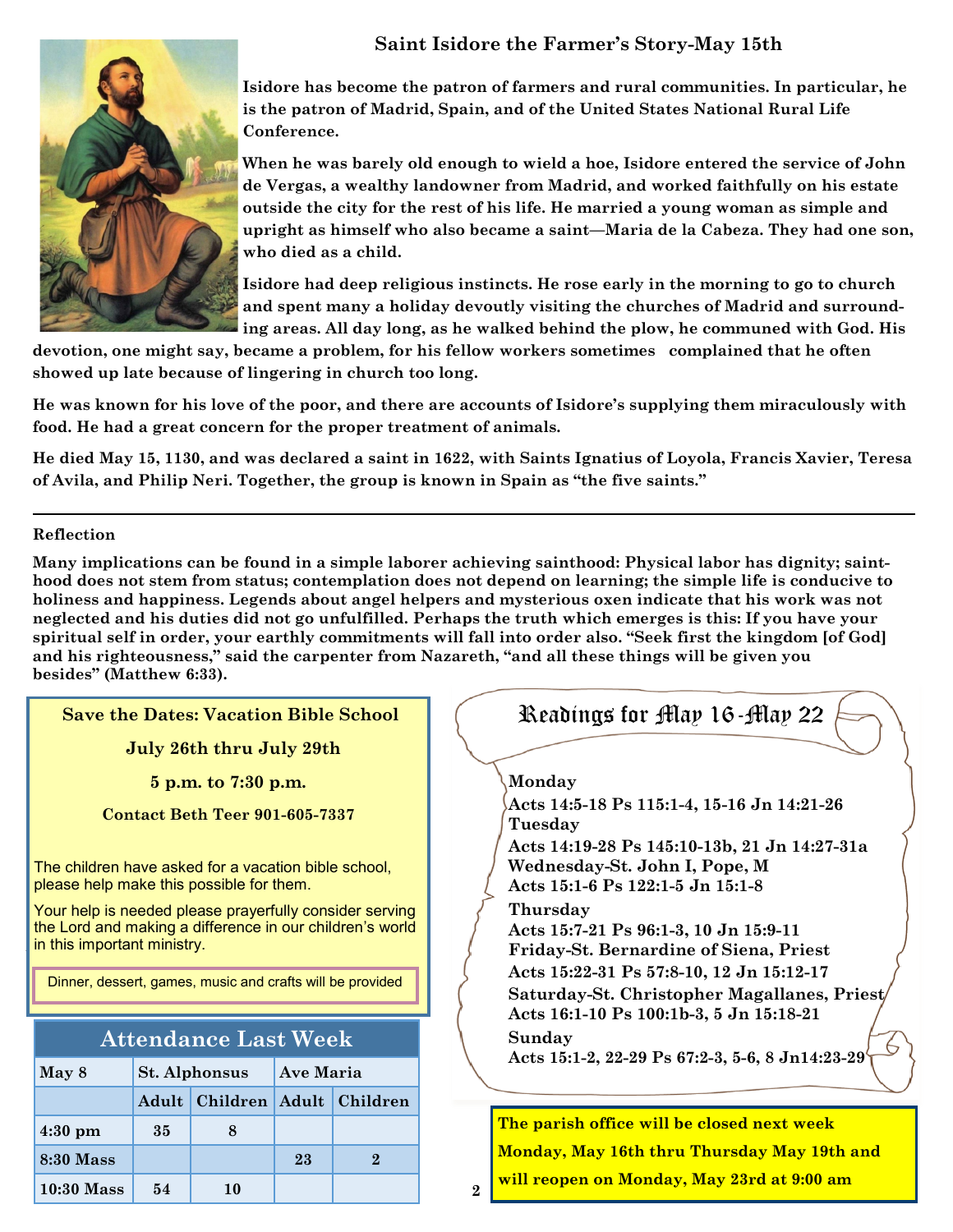#### **Prayer for the sick and those in need:**

**Father of goodness and love, hear our prayers for the sick members of our community and for all who are in need. Amid mental and physical suffering may they find consolation in your healing presence. Show your mercy as you close wounds, cure illness, make broken bodies whole and free downcast spirits. May these special people find lasting health and deliverance, and so join us in thanking you for all your gifts. We ask this through the Lord Jesus who healed those who believed. Amen.** 

**Please** 



| <b>Our Ill Priests</b> |                       |  |  |
|------------------------|-----------------------|--|--|
| Fr. John Hourican      | Fr. Bryan Timby       |  |  |
| Fr. Jolly Sebastian    | Fr. Robert Ponticello |  |  |

| <b>Our Parishioners</b>      |                           |  |  |  |
|------------------------------|---------------------------|--|--|--|
| <b>Leonard Bergen</b>        | Lenny Lind                |  |  |  |
| <b>Jerry Bryant</b>          | Maria McConnell           |  |  |  |
| Peter Burkhardt              | Jerry & Rose Mills        |  |  |  |
| <b>Florinda Clark/Family</b> | Eleanor Nunn              |  |  |  |
| <b>Kay &amp; Gene Cross</b>  | <b>Doloris Pfountz</b>    |  |  |  |
| <b>Ellen Daily</b>           | Lynda Rogers              |  |  |  |
| <b>Jack Duff</b>             | <b>Holly Schaefer</b>     |  |  |  |
| <b>Derek Durham</b>          | <b>Barbara Schneider</b>  |  |  |  |
| John Folden                  | Joan Smith                |  |  |  |
| <b>Jack Haywood</b>          | Cyburn Sullivan           |  |  |  |
| Jim & Lois Hayden            | <b>Elizabeth Sullivan</b> |  |  |  |
| Pat Haynes                   | <b>Annette Tustin</b>     |  |  |  |
| <b>Billie Hutchins</b>       | <b>Patton Williams</b>    |  |  |  |
| <b>Beverly Jiminez</b>       | Irma Wilson de Roze       |  |  |  |

#### **In Prayerful Remembrance**

**Please pray for the repose** 



**of the soul of**

**Robert Harbin**

**St. Alphonsus Parishioner Lana Harbin Eternal rest grant unto him O' Lord,**

**husband of** 

**and let perpetual light shine upon him. May he rest in peace. Amen.**

| <b>Our Loved Ones</b>            |                         |  |  |  |
|----------------------------------|-------------------------|--|--|--|
| <b>Shirley Arnold</b>            | <b>Christie Johnson</b> |  |  |  |
| <b>James &amp; Robin Barnett</b> | <b>Ester Jones</b>      |  |  |  |
| <b>Tim Baltz</b>                 | <b>Mode Jones</b>       |  |  |  |
| <b>William Barrett</b>           | Cynthia/Ed Kilpatrick   |  |  |  |
| Lula Belue                       | <b>Phillis King</b>     |  |  |  |
| Joe Bergen                       | <b>Judy Kovach</b>      |  |  |  |
| <b>Daniel Borrego</b>            | <b>Emile Latour</b>     |  |  |  |
| Virginia Bowden                  | <b>Cindy Lavelli</b>    |  |  |  |
| <b>Jane Bringle</b>              | <b>Jacob LeFils</b>     |  |  |  |
| <b>Darlene Brooks</b>            | Dietmar Linden          |  |  |  |
| <b>Dan Browers</b>               | <b>Susana Linden</b>    |  |  |  |
| Daniel Buda                      | Linda Medford           |  |  |  |
| Dave Buda                        | <b>Danny Miller</b>     |  |  |  |
| Joe Bynum                        | <b>Ronnie Nipp</b>      |  |  |  |
| Christina Cahaly                 | <b>Sally Paulus</b>     |  |  |  |
| Angela Canady                    | <b>Tom Pavletic</b>     |  |  |  |
| <b>Patrick Christy</b>           | <b>Sandra Pellegren</b> |  |  |  |
| Lottie Crofton                   | <b>William Perry</b>    |  |  |  |
| <b>Bella Crosby</b>              | <b>Beverly Pratt</b>    |  |  |  |
| Liz Crosslin                     | <b>Joan Robertson</b>   |  |  |  |
| <b>Bobbie Jean Crouse</b>        | Allan Rose              |  |  |  |
| <b>Heather Daniels</b>           | <b>Russom Family</b>    |  |  |  |
| <b>Lillie Daves</b>              | <b>Mike Sadler</b>      |  |  |  |
| Dixie Duncan                     | <b>Mary Schaefer</b>    |  |  |  |
| <b>Michael Ellis</b>             | <b>Kerry Short</b>      |  |  |  |
| <b>Rob Engel</b>                 | <b>Andrea Stafford</b>  |  |  |  |
| <b>Willie Ferrell</b>            | Yelba Stevenson         |  |  |  |
| Karri Flannigan                  | Sam Stitt               |  |  |  |
| Ella Forkum                      | Jay St. John            |  |  |  |
| <b>Tammy Freeman</b>             | <b>Cathy Stowers</b>    |  |  |  |
| Kathy & Ronda Gentry             | <b>Toni Swindell</b>    |  |  |  |
| <b>Elizabeth Guntert</b>         | Jennifer Tidwell        |  |  |  |
| John Haywood, Jr.                | <b>Peter Vanderven</b>  |  |  |  |
| <b>Shannon Heindel</b>           | <b>Meredith Veeder</b>  |  |  |  |
| <b>Kay Hernandez</b>             | Mr. & Mrs. J. Watkins   |  |  |  |
| <b>Gunther Hitchcock/family</b>  | Donna Williams          |  |  |  |
| Lisa Hogan                       | <b>Steve Williams</b>   |  |  |  |
| <b>Betty Hopper</b>              | Coila Winters           |  |  |  |
| Lisa Hutton                      |                         |  |  |  |

#### **May-Pope's Prayer Intention:** *For faith-filled young people*

We pray for all young people, called to live life to the fullest; may they see in Mary's life the way to listen, the depth of discernment, the courage that faith generates, and the dedication to service.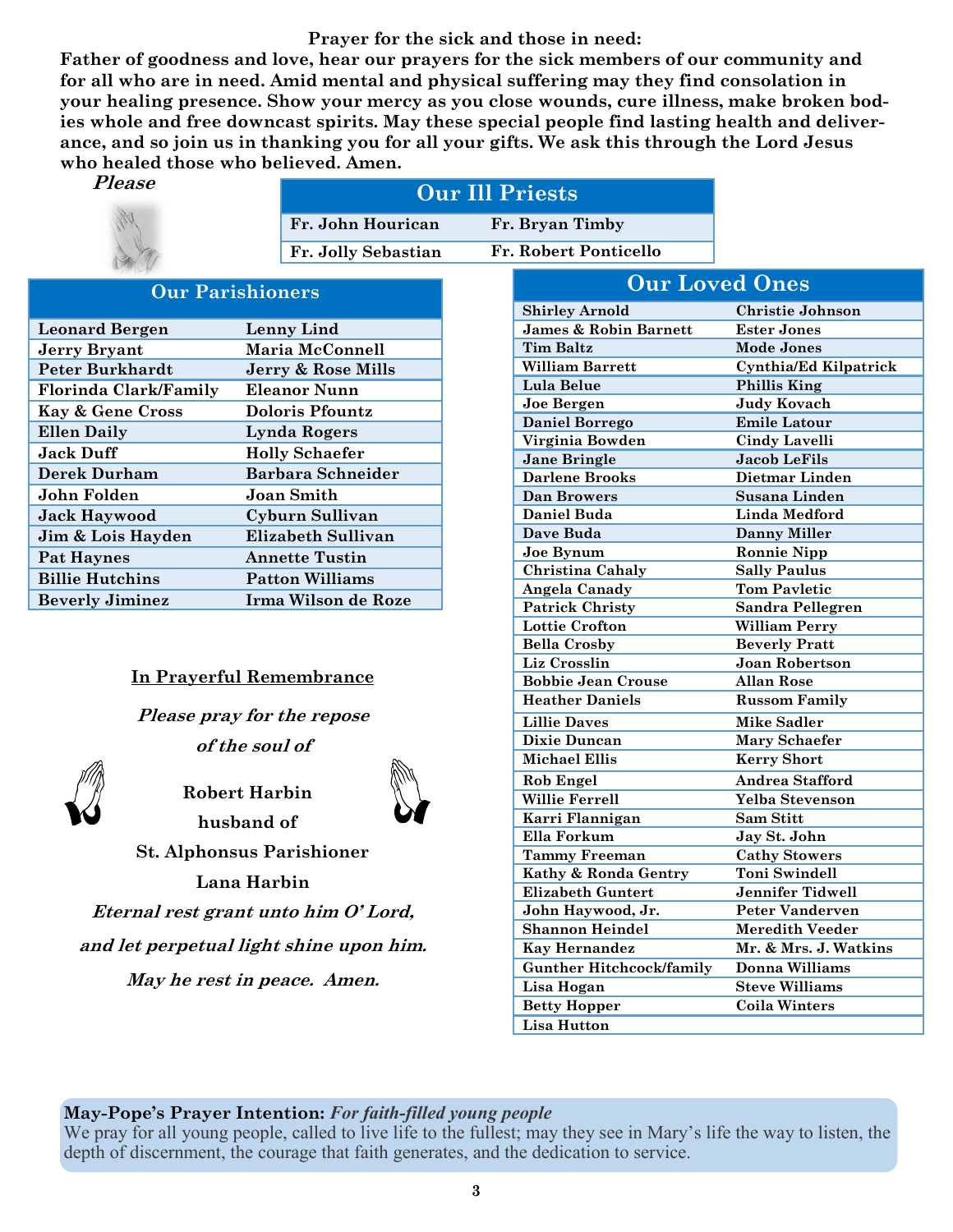| <b>Liturgical Ministers</b> |            |                  |                   |                              |
|-----------------------------|------------|------------------|-------------------|------------------------------|
|                             |            |                  |                   | <b>Extra Ordinary</b>        |
|                             | Lectors    | <b>Servers</b>   | <b>Sacristans</b> | <b>Eucharistic Ministers</b> |
| May 14                      | A. Calvet  | K. Sass          | M. Griffis        | <b>B.</b> Wellbrock          |
|                             |            | E. Teer          |                   |                              |
|                             |            | J. Schaefer      |                   |                              |
|                             |            |                  |                   |                              |
| May 15                      | G. Buda    | G. Winters       | A. Calvet         | J. Buda                      |
|                             | C. Jones   | <b>EP</b> Moreno |                   | J. Terry                     |
|                             |            | M. Buda          |                   | C. Clark-Loft                |
|                             |            |                  |                   |                              |
| May 21                      | L. Pesnell | K. Sass          | E. Teer           | <b>B.</b> Wellbrock          |
|                             |            | E. Teer          |                   |                              |
|                             |            | J. Schaefer      |                   |                              |
|                             |            |                  |                   |                              |
| May 22                      | C. Clark   | N. Gogel         | M. Griffis        | K. Clark                     |
|                             | J. Terry   | M. Buda          |                   | R. Tankersley                |
|                             |            | A. Moreno        |                   | G. Buda-Loft                 |

#### **Sunday 2nd Collection: Capital May 22nd NEXT WEEK'S 2nd Collection: None**

| <b>Volunteers</b> |            |                    |                     |                       |  |
|-------------------|------------|--------------------|---------------------|-----------------------|--|
|                   | Church     | Parish Hall        | <b>Altar Linens</b> | Lawn                  |  |
| May 21            | K. Brumley | <b>B.</b> Matthews | J. Buda             | Tankersley/Teer       |  |
| May 28            | E. Teer    | A. Calvet          | J. Buda             | Wellbrock/Weaver      |  |
| Jun <sub>04</sub> | K. Clark   | E. Teer            | A. Hessling         | <b>Hessling/Brown</b> |  |

| May 8, 2022                             | Saint Alphonsus Ave Maria     |                          | <b>Saint Alphonsus</b>    | <b>Ave Maria</b>  |
|-----------------------------------------|-------------------------------|--------------------------|---------------------------|-------------------|
|                                         |                               |                          | 2021                      | 2021              |
| <b>Budget</b>                           | $\mathbf{s}$<br>2,615.00      | $\mathbf{\$}$<br>490.00  | 2,250.00<br>$\mathbf{\$}$ | 365.00<br>\$      |
| Regular                                 | 5,397.00<br>$\mathbf{\$}$     | 1,346.00<br>$\mathbf{s}$ | 3,497.00<br>$\mathbf{\$}$ | 820.00            |
| YTD SURPLUS (Jul-Apr) 43 wks.           | 7,842.00<br>$\boldsymbol{\$}$ | \$3,725.00               | $\mathbf{\$}$             | $\boldsymbol{\$}$ |
| Friends of the Poor \$1,000 CCWTN grant | \$<br>1,150.00                | \$                       | \$<br>580.00              | \$                |
| <b>Food Pantry</b>                      | 150.00<br>$\mathbf{\$}$       | \$                       | \$                        | \$                |

|                |      |                    | <b>Mass Intentions</b>                |  |
|----------------|------|--------------------|---------------------------------------|--|
| Saturday       | 5/14 | $4:30$ pm          | <b>For Special Intention</b>          |  |
| Sunday         | 5/15 | $8:30 \text{ am}$  | For the Parishioners of Ave Maria     |  |
| Sunday         | 5/15 | $10:30$ am         | For the Parishioners of St. Alphonsus |  |
| Monday         | 5/16 | $12:00 \text{ pm}$ | +Rev. Msgr. John R. Batson            |  |
| <b>Tuesday</b> | 5/17 | $12:00$ pm         | <b>NO DAILY MASS</b>                  |  |
| Wednesday      | 5/18 | $12:00 \text{ pm}$ | +Carmen Sosa by Carmen Jones          |  |
| Friday         | 5/20 | 8:30 am            | +Rev. Joseph L. Tagg III              |  |
| Saturday       | 5/21 | 8:30 am            | +Rev. Richard Gantert                 |  |
|                |      |                    | 4                                     |  |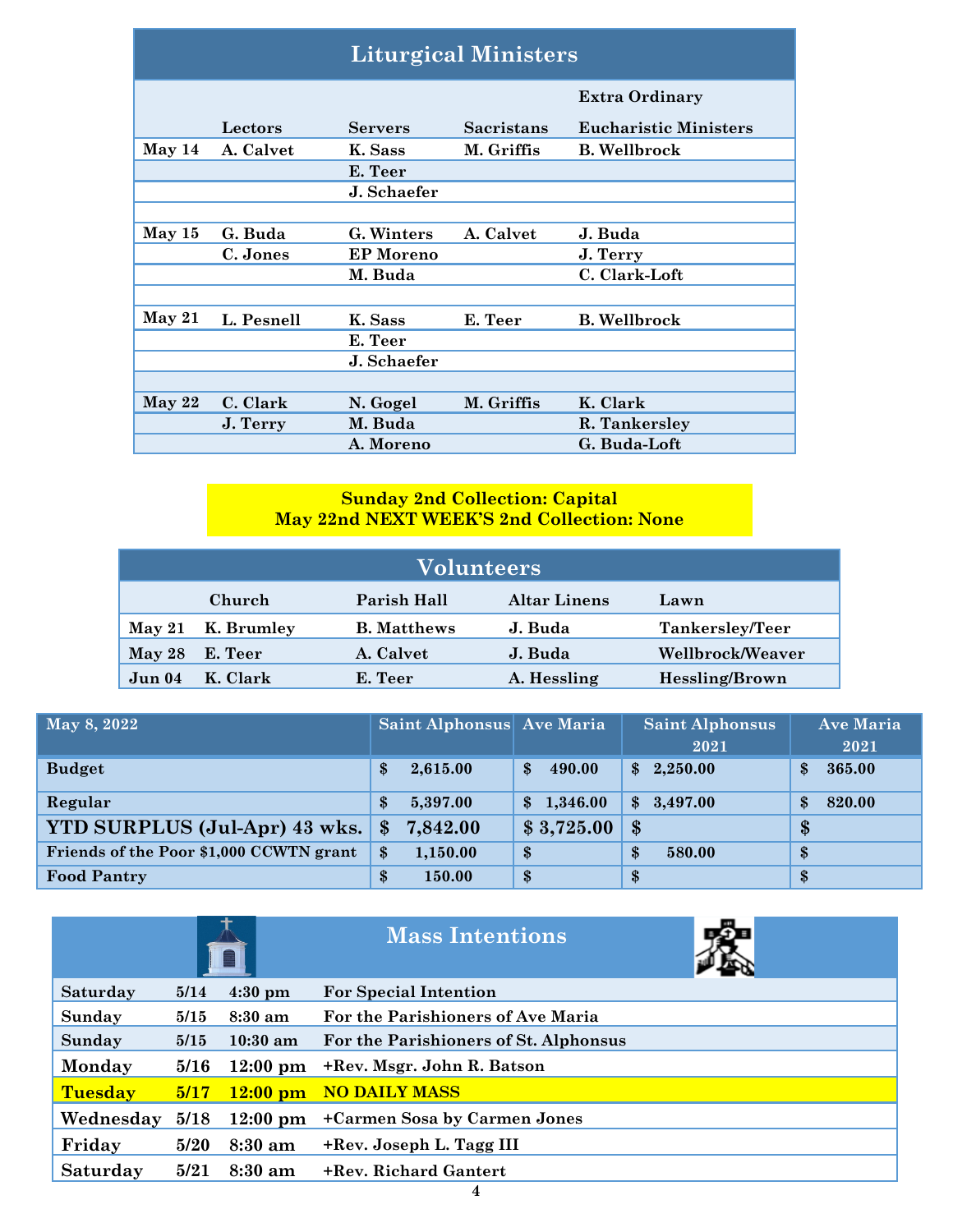With praise and thanksgiving to Almighty God, the Diocese of Memphis joyfully announces and invites you to the Ordination to the Priesthood of Jesus Christ of

#### REVEREND MR REVEREND MR. GABRIEL BOUCK SCOTT BAHRKE

through the Imposition of Hands and Prayer of Ordination by

HIS EXCELLENCY THE MOST REVEREND DAVID P. TALLEY **BISHOP OF MEMPHIS** 

> SATURDAY, THE FOURTH OF JUNE TWO THOUSAND TWENTY-TWO AT TEN O'CLOCK IN THE MORNING

CATHEDRAL OF THE IMMACULATE CONCEPTION 1695 Central Avenue, Memphis, Tennessee, 38104

Masses of Thanksgiving to be Celebrated

REVEREND **GABRIEL BOUCK** 

SUNDAY, THE FIFTH OF JUNE<br>TWO THOUSAND TWENTY-TWO<br>AT ELEVEN IN THE MORNING

ST. PETER CATHOLIC CHURCH 190 Adams Avenue, Memphis, Tennessee

REVEREND **SCOTT BAHRKE** 

SATURDAY, THE FOURTH OF JUNE<br>TWO THOUSAND TWENTY-TWO AT FOUR IN THE EVENING

ST. BRIGID CATHOLIC CHURCH 7801 Lowrance Road, Memphis, Tennessee

 $\mathbf{r}$ 

Holy Father, who, by no merit of his own, chose Fr. Gabe for communion with the eternal priesthood of your Christ and for the ministry of your Church, grant that he may be an ardent yet gentle preacher of the Gospel and a faithful steward of your mysteries. Through our Lord Jesus Christ, your Son, who lives and reigns with you in the unity of the Holy Spirit, God, for ever and ever.

Please pray for

**FR. GABE BOUCK** 

Ordained a Priest of Jesus Christ on June 4, 2022

Cathedral of the Immaculate Conception Memphis, Tennessee

Image: Return of the Prodigal Son, Rembrandt (1620-69)